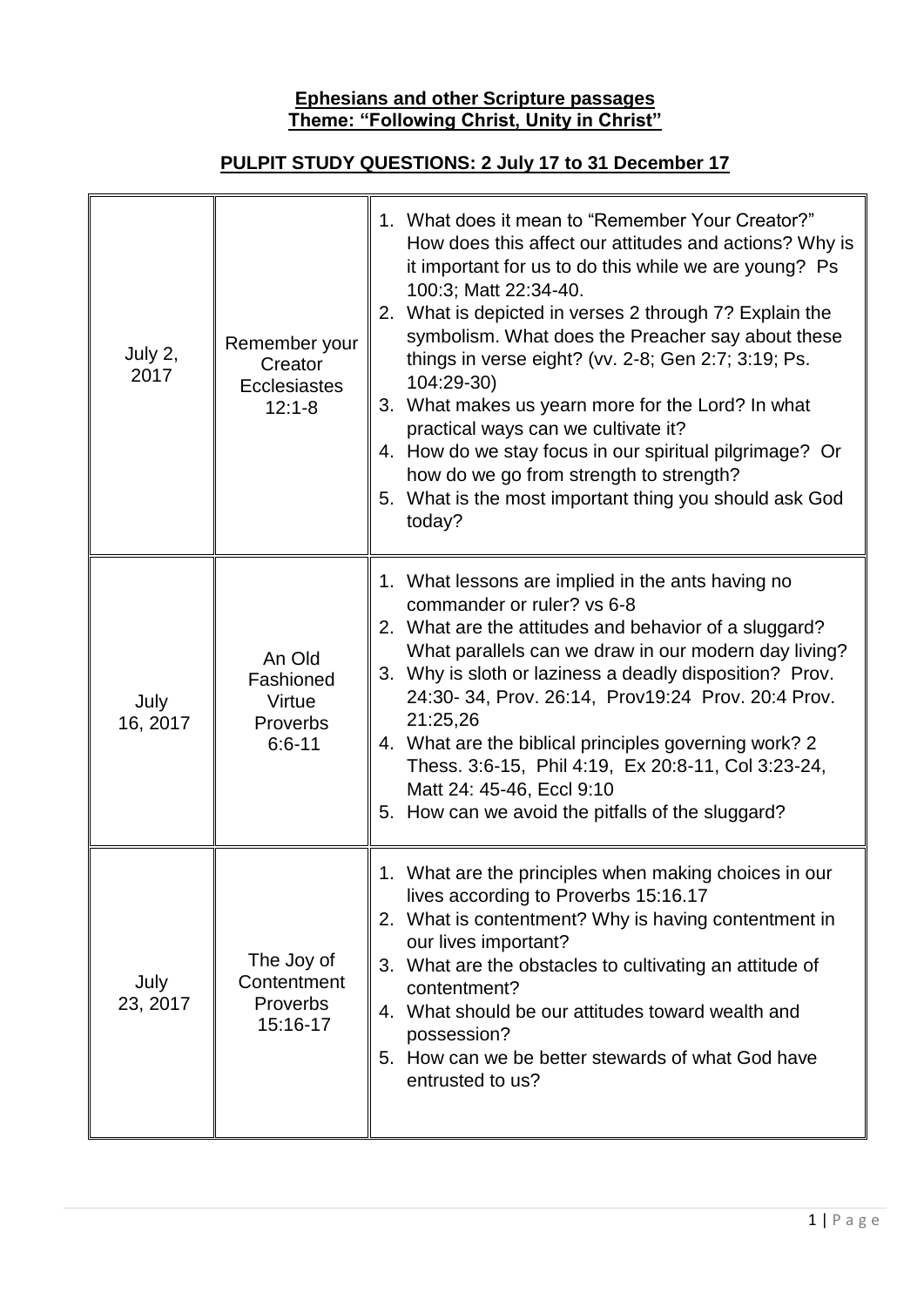| July<br>30, 2017   | <b>Keeping Your</b><br>Cool<br>Proverbs<br>16:32                            | 1. Explain in practical ways why and how a patient<br>person is better than a warrior according to this verse.<br>How would you define patience in your daily life?<br>2. Victory over self is the hardest of all victories. Share<br>your own experiences.<br>3. Why is it difficult to be patient? What kind of<br>circumstances prevents or hinders your patience?<br>4. How can we be more patient and have more self-<br>control? What help do we have?                                                                                             |
|--------------------|-----------------------------------------------------------------------------|----------------------------------------------------------------------------------------------------------------------------------------------------------------------------------------------------------------------------------------------------------------------------------------------------------------------------------------------------------------------------------------------------------------------------------------------------------------------------------------------------------------------------------------------------------|
| August<br>6, 2017  | The Christian<br>Citizen<br>Romans<br>$13:1 - 7$                            | 1. How should we as Christian relate to the governing<br>authority? Why?<br>2. What are the motivations for living out 13:1-7?<br>3. How do the purposes of the Church different than<br>those of the State (see 13:3-4)?<br>4. In what way do we need to be cautious in the way we<br>interpret what Paul says about the state as a divine<br>institution with divine authority? What are the limits of<br>the state's authority?<br>5. When laws are enacted by our government that<br>contradicts God's law, what should we do? See Acts<br>$5:27-32$ |
| August<br>13, 2017 | We are all<br>Commissioned<br><b>Officers</b><br><b>Matthew</b><br>28:16-20 | 1. What is the Great Commission? What are we<br>commissioned to do? Why are we commissioned?<br>2. Why is it so difficult to carry out the Great<br>Commission? How and what can we do to obey this<br>command?<br>3.<br>What is a disciple?<br>4. How is being a disciple different than simply being a<br>Christian? Do we consider ourselves a disciple?<br>5. How does one actually 'make disciples'? How does<br>HPC go about making disciples?                                                                                                     |
| August<br>20, 2017 | Do you know<br>the Shepherd?<br>Psalm<br>$23:1-6$                           | 1. Verses 1-4 describe God as a shepherd who cares for<br>His sheep. According to the passage, what are some<br>ways God cares for His sheep?<br>2. What are some green pastures and quiet waters in<br>your life (v.2)? Do we voluntarily seek them out and<br>spend time there? Why or why not?<br>3. What does 'fear no evil' mean for us? How is this<br>possible? Do we find it easy or difficult? How can we<br>have peace and live without fear?<br>4. What does it mean to 'dwell in the house of the Lord<br>forever'?                          |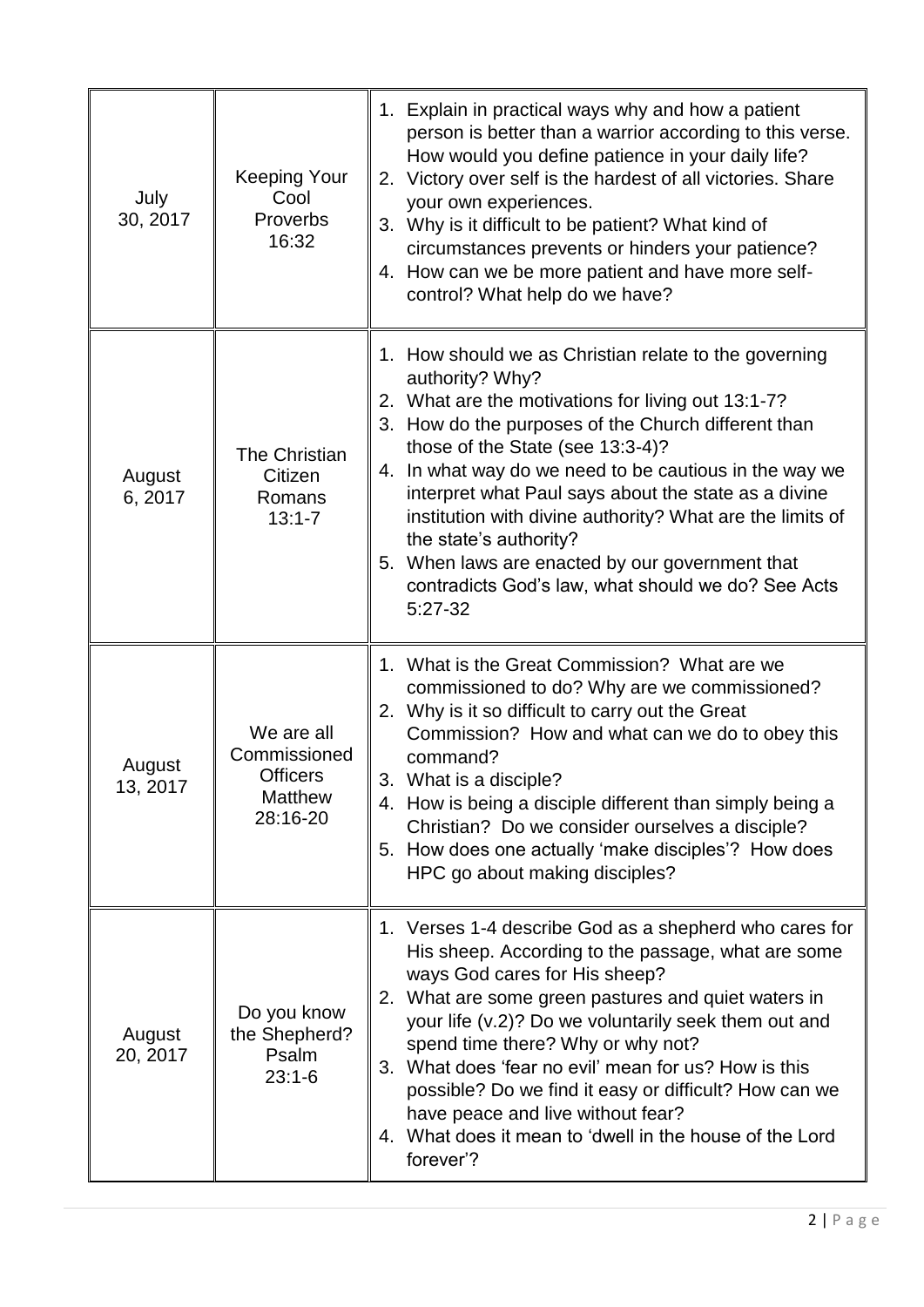|                       |                                                                 | 5. Can we confidently say 'The LORD is my shepherd'?<br>Why or why not?                                                                                                                                                                                                                                                                                                                                                                                                                                                                                                                                                                                                                                                                                                                                           |
|-----------------------|-----------------------------------------------------------------|-------------------------------------------------------------------------------------------------------------------------------------------------------------------------------------------------------------------------------------------------------------------------------------------------------------------------------------------------------------------------------------------------------------------------------------------------------------------------------------------------------------------------------------------------------------------------------------------------------------------------------------------------------------------------------------------------------------------------------------------------------------------------------------------------------------------|
| August<br>27, 2017    | Do you know<br>the King?<br>Psalm<br>$24:1 - 10$                | 1. What difference would it make when a person really<br>believes the truth expressed in verses 1-2.<br>2. According to verses 3-6, what should be the attitudes<br>of those who approach Him to worship? What does it<br>mean to "seek Your face"?<br>3. Are the gates or doors of our life open to 'this King of<br>Glory'? Share the struggles if any.<br>4. How can verses 8 and 10 impact our lives?<br>5. How can this Psalm help us grow in our worship of the<br>King?                                                                                                                                                                                                                                                                                                                                    |
| September<br>3, 2017  | The Essence of<br>Worship<br>Psalm<br>$29:1 - 11$               | 1. In what ways do verses 1 and 2 align our focus in<br>worshipping the Lord?<br>2. Reflect on your posture of worship. Spend a moment<br>of silence with closed eyes meditating on the<br>greatness of God.<br>3. Read verses 3 to 9 in the emphasis on 'The voice of<br>the Lord'. What characteristics of God do these verses<br>bring to mind?<br>Do the noises of our surroundings or circumstances<br>4.<br>hinder us from hearing God's voice speaking to us?<br>Read 1 Kings 19:11-13 (ESV version)<br>5. Sometimes God uses a storm to draw our attention to<br>Him and cause us to fall before him in awe, but He<br>also is the source of strength and blesses his people<br>with peace (v. 11). How can this passage helps you<br>better understand the ways of God and his workings in<br>your life? |
| September<br>10, 2017 | <b>Imitating God</b><br><b>Ephesians</b><br>$5:1 - 7$           | 1. What does the apostle Paul propose? v. 1a. What<br>does he mean by "imitators"? v. 1b. How well do your<br>own children imitate you? Give examples of habits<br>(good or bad) picked up by children.<br>2. What kind of life are we to live? What example does<br>Paul commended?<br>3. What kinds of bad conduct should Christians avoid?<br>4. What attitude should Christians reflect?                                                                                                                                                                                                                                                                                                                                                                                                                      |
| September<br>17, 2017 | Between Light<br>and Darkness<br><b>Ephesians</b><br>$5:8 - 14$ | 1. What were they before knowing the Lord? v. 8a.<br>Explain what Paul means by "darkness." What are<br>they after knowing the Lord? v. 8b. See Matthew 5:14-<br>16.<br>2. What does the fruit/light image represent? v. 9.<br>Compare with Galatians 5:22-23. Do you know                                                                                                                                                                                                                                                                                                                                                                                                                                                                                                                                        |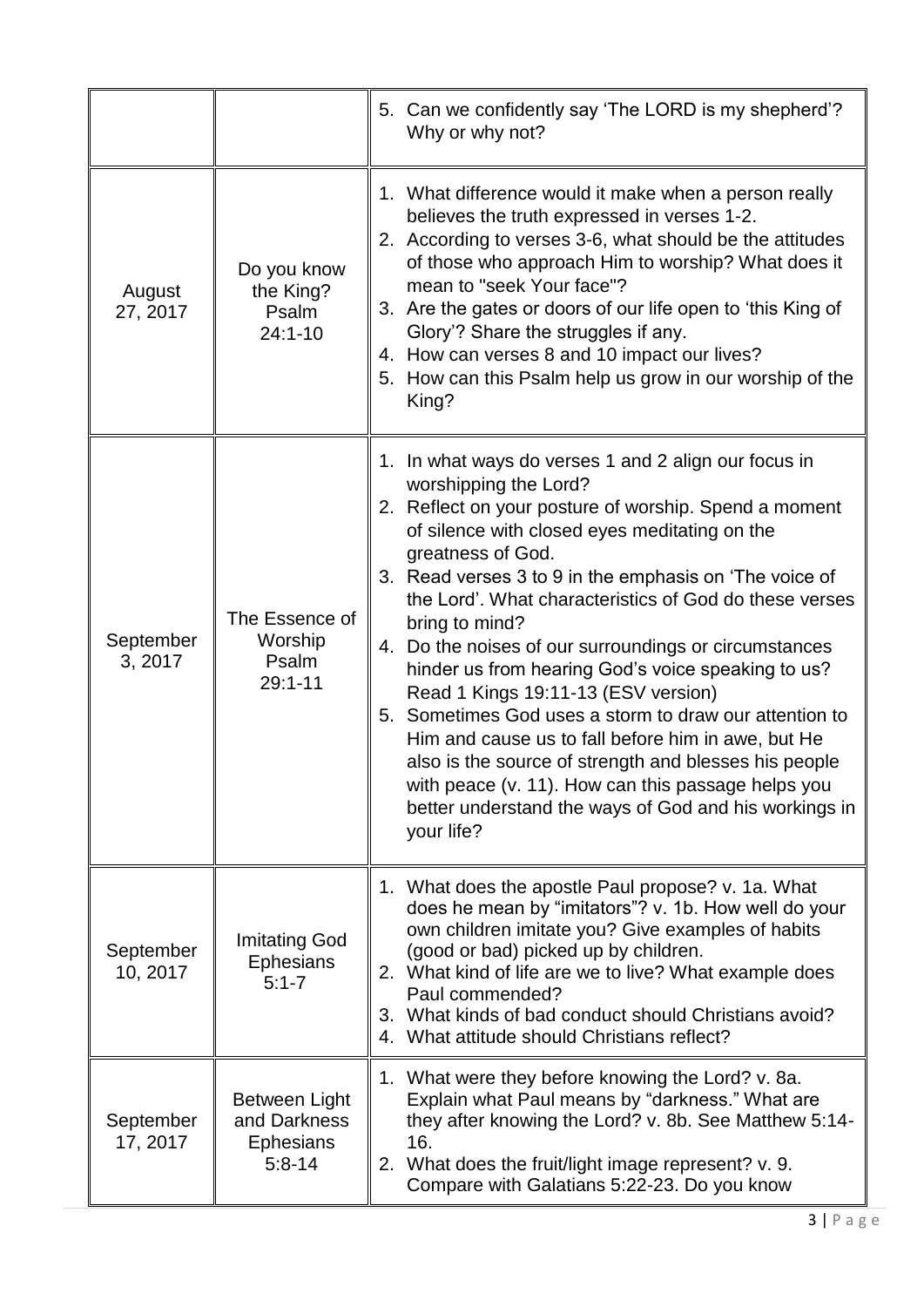|                       |                                                                              | through personal experience if this pleases the Lord?<br>v. 10.<br>3. What does the fruitless/darkness image represent? vv.<br>11-13. Compare with John 3:19-21.<br>4. Verse 14 is a reminder and motivation for any of us<br>who have lapsed or stagnated in our Christian walk.<br>Some of us, who may never have fully awakened or<br>risen from the dead, may need to renew our<br>commitment so Christ will shine on us as well.<br>5. Reflect on your conversion experience and take stock<br>of your spiritual growth at the moment. Are you being<br>reminded and motivated to a greater passion in your<br>walk with Christ?<br>6. Take a moment to renew your commitment to God.                                                                                                                                                                                          |
|-----------------------|------------------------------------------------------------------------------|-------------------------------------------------------------------------------------------------------------------------------------------------------------------------------------------------------------------------------------------------------------------------------------------------------------------------------------------------------------------------------------------------------------------------------------------------------------------------------------------------------------------------------------------------------------------------------------------------------------------------------------------------------------------------------------------------------------------------------------------------------------------------------------------------------------------------------------------------------------------------------------|
| September<br>24, 2017 | <b>Wise Living</b><br><b>Ephesians</b><br>$5:15-21$                          | 1. What caution does Paul give to believers? v. 15.<br>Why? v. 16a. Compare with Colossians 4:5-6.<br>2. What does Paul mean by: "because the days are<br>evil"? v. 16b. See Galatians 1:4; Philippians 2:14-15.<br>3. What does Paul mean in verse 17 between<br>foolishness and understanding what the Lord's will is?<br>4. What vivid illustration of living foolishly verses living<br>wisely does Paul make in this verse18? See Proverbs<br>23:31-35; Luke 15:13; 2 Timothy 1:7-10; 1 Peter 4:1-5.<br>5. In what ways do we seem to be living foolishly or living<br>wisely in God's eyes?<br>6. As a believer in Christ, how often do you seriously<br>reflect on your behaviour in all spheres of life?<br>7. As a believer, are you conscious of the fact that your<br>Christian moral behaviour is an example and witness<br>of Christ's love for the people around you? |
| October<br>1,2017     | Let the Children<br>come to me<br>Luke<br>18:15-17                           | 1. In what ways could believers be a hindrance to others,<br>believers or non-believers, coming to Jesus?<br>2. What characteristic of children is Jesus pointing to as<br>an essential characteristic of disciples?<br>3. How do the following words; Innocence, openness,<br>trust, receptivity and humility, guide us in the attitude<br>of coming before God.<br>4. What characteristics of children is Jesus pointing to in<br>this context that he wants his disciples to emulate?                                                                                                                                                                                                                                                                                                                                                                                            |
| October<br>8, 2017    | A Transformed<br>Husband-Wife<br>Relationship<br><b>Ephesians</b><br>5:22-33 | 1. If you are a husband, do you love your wife as Christ<br>loved the church and gave himself up for her?<br>2. If you are a wife, do you submit to and respect your<br>husband?<br>3. How do you think most people would describe their<br>marriages: Happy, content, marginal, conflictive, or war                                                                                                                                                                                                                                                                                                                                                                                                                                                                                                                                                                                |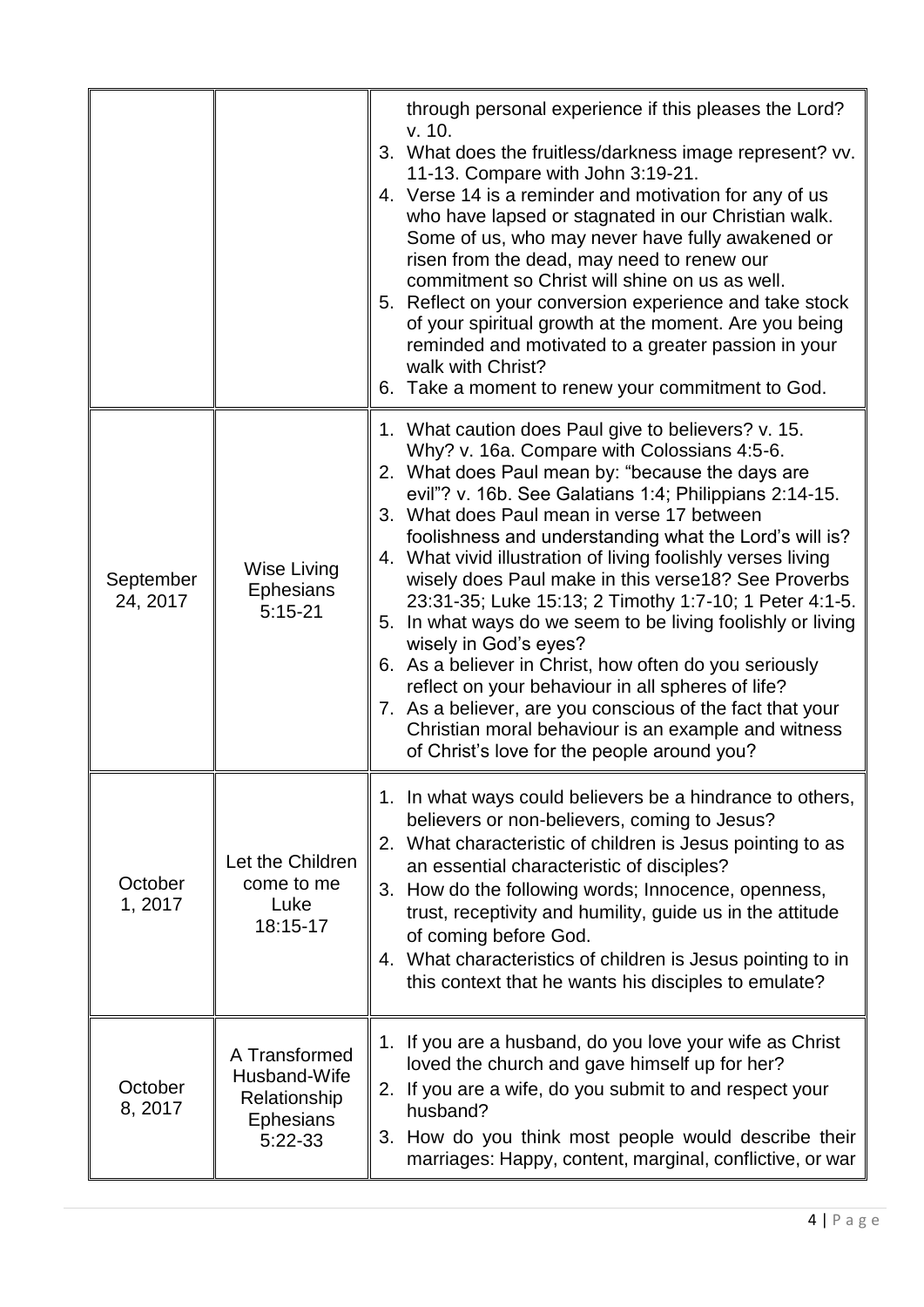|                     |                                                                                       | zone? Where do you place your own marriage? Why<br>(be constructive in your answer)?<br>4. What are your areas of strength and weakness? What<br>can you do to capitalize on your strengths weaknesses<br>as potential growth for your marriage?<br>How do we as fellow worshippers at HopePC submit<br>to Christ as the Head of the church in building a loving<br>community of disciples and servant leaders?                                                                                                                                                                                                                                                                                                                                                                                                     |
|---------------------|---------------------------------------------------------------------------------------|---------------------------------------------------------------------------------------------------------------------------------------------------------------------------------------------------------------------------------------------------------------------------------------------------------------------------------------------------------------------------------------------------------------------------------------------------------------------------------------------------------------------------------------------------------------------------------------------------------------------------------------------------------------------------------------------------------------------------------------------------------------------------------------------------------------------|
| October<br>15, 2017 | A Transformed<br>Parent-Child<br>Relationship<br><b>Ephesians</b><br>$6:1 - 4$        | 1. What makes a child's obedience so important?<br>2. Christian children are also commanded to honor their<br>parents. What is the difference between obeying one's<br>parents and honoring them?<br>3. How does obedience relate to having a good life and<br>living long?<br>4. Obedient is one of the fundamental characteristics of<br>being a disciple of Jesus. What aspects in our lives do<br>Jesus finds us obedient to His teachings?<br>5. What does it mean not to 'provoke your children to<br>anger?'<br>6. How should parents help in bringing up their children?<br>Whose teachings are children to be given? Read also<br>Proverbs 22:6.<br>What is your assessment of Christian parenting in the<br>21st century? How well are Christians instructing and<br>training their children in the Lord? |
| October<br>22, 2017 | A Transformed<br>Employer-<br>Employee<br>Relationship<br><b>Ephesians</b><br>$6:5-9$ | 1. Take a moment to reflect on your relationship with<br>Jesus Christ. Does your relationship with Jesus Christ<br>reflects your relationships with your superior/leaders?<br>2. What can we learn from verses 5 and 6 about<br>obedience to people whom we are under their<br>authority?<br>3. Although there is an enormous cultural difference in<br>Paul's instructions to slaves and masters, how may<br>the principles be applied today?<br>4. View your present job as your assignment from Christ;<br>how is that going to affect the way you do your work?<br>How do we treat those under our charge?                                                                                                                                                                                                      |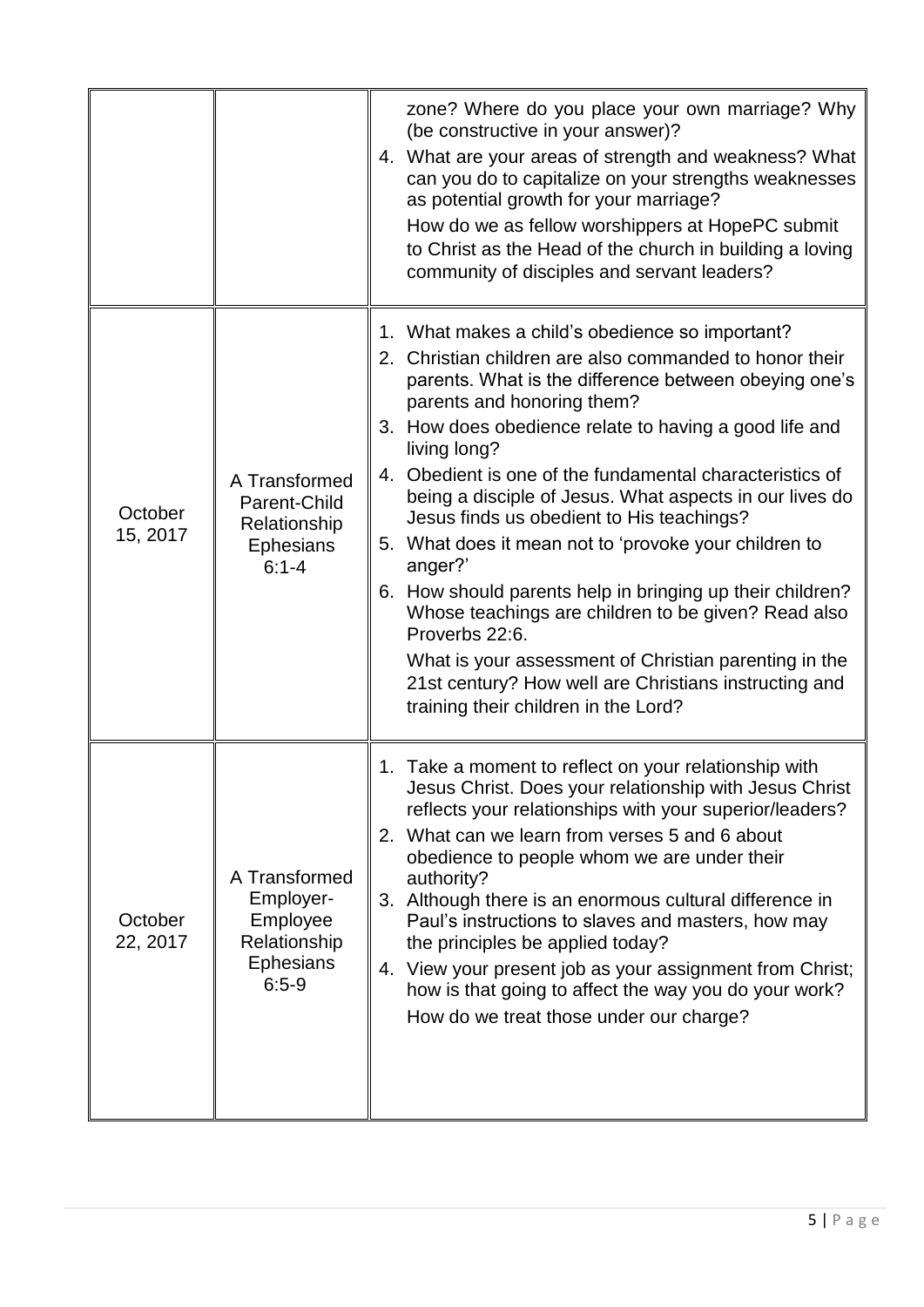| October<br>29, 2017  | Our Jerusalem<br>and Judea<br>Acts<br>$1:7-8$                              | 1. Do you ever have questions about when God's<br>restoration of His kingdom on earth and in heaven<br>would take place? Does it matter? Why or why not?<br>2. How does the assurance of God's given power<br>through the Holy Spirit encourage us to share the<br><b>Gospel of Jesus Christ?</b><br>3. Define "witness." What does this tell you about the<br>work of the apostles?<br>4. Describe the possible ways in which we can be<br>effective witnesses for Christ?                                                                                                                                                                                                                                 |
|----------------------|----------------------------------------------------------------------------|-------------------------------------------------------------------------------------------------------------------------------------------------------------------------------------------------------------------------------------------------------------------------------------------------------------------------------------------------------------------------------------------------------------------------------------------------------------------------------------------------------------------------------------------------------------------------------------------------------------------------------------------------------------------------------------------------------------|
| November<br>5, 2017  | Anger for a<br>Moment,<br>Favour for a<br>Lifetime<br>Psalm<br>$30:1 - 12$ | 1. What does it mean to exalt the Lord?<br>2. Does God heal all faithful followers?<br>3. How does verse 5 helps us to have a deeper<br>understanding of God's character?<br>4. What does David say is true about the Lord's anger?<br>In contrast, what does he say is true about the Lord's<br>favor?<br>5. How does God's way of dealing with anger in verse 5<br>help us to cope with conflict?<br>6. What is/are our source of security in life?<br>7. As David repented upon his sinfulness before God, he<br>also realized that only God could forgive and restore<br>him. How has David's attitude towards his sinfulness<br>and gratitude towards a merciful God apply to our<br>spiritual growth? |
| November<br>12, 2017 | Under the<br>Heavy Hand of<br>God<br>Psalm<br>$39:1 - 13$                  | 1. How difficult are we to keep our tongue or emotion<br>from leading us to sin in stressful moments?<br>2. In our moment of silence over a pressing issue how<br>quick do we turn our thoughts on God? Or do our<br>minds be overwhelmed by the matter and become<br>bitter or depress?<br>3. How does considering your own mortality affect the<br>way you think of the present and the future, your<br>possessions, and your relationships?<br>4. Are we looking forward toward our eternal goal? If our<br>citizenship is to be in heaven, do our lifestyle and<br>values align to the hope we profess?                                                                                                 |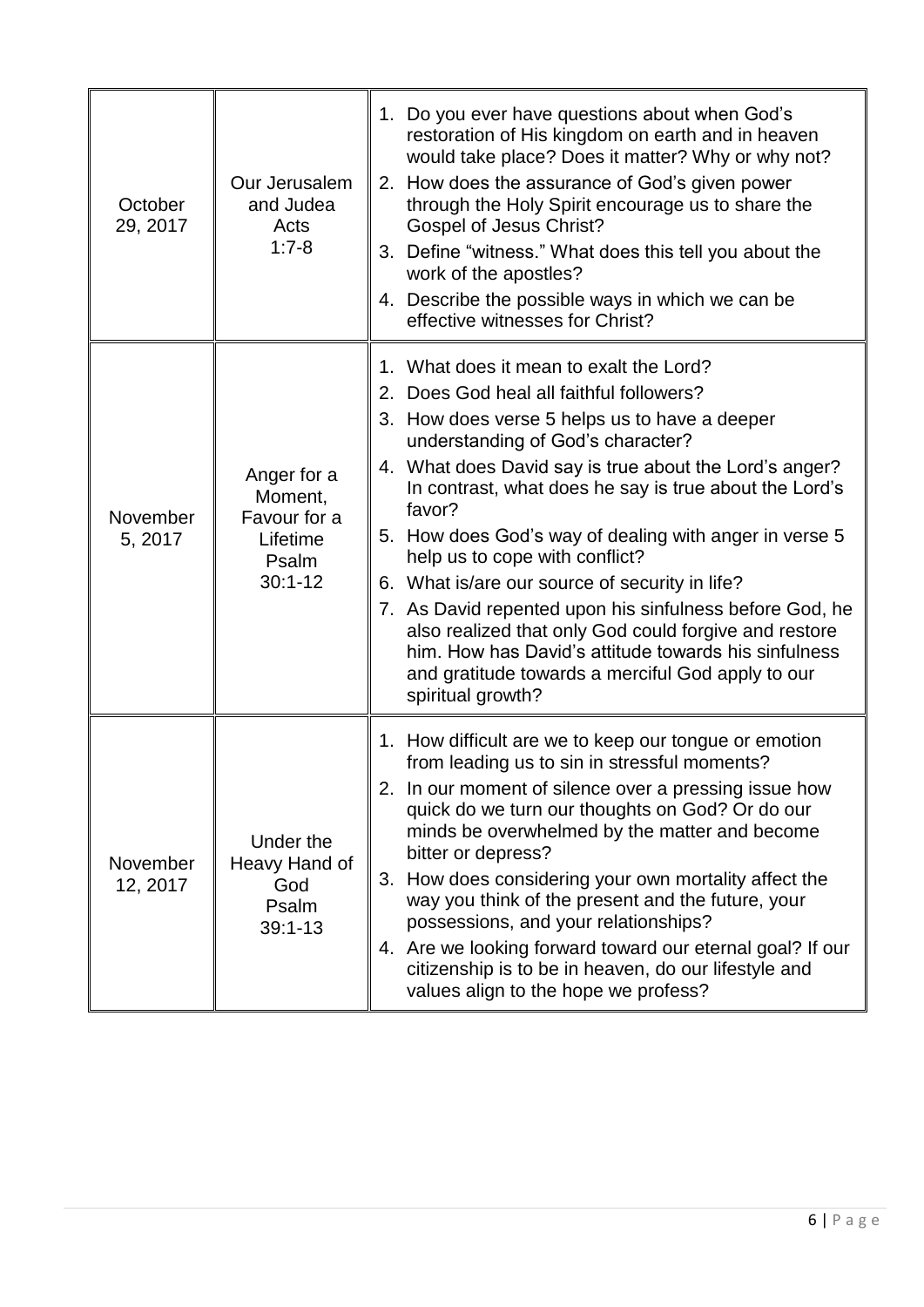| November<br>19, 2017 | Have Mercy on<br>me, O God<br>Psalm<br>51                    | 1. Psalm 51 is David's earnest plea to God for<br>forgiveness. He openly acknowledges his sin and<br>sorrowfully recognizes that it has separated him from<br>God. In what ways do we see ourselves as sinful<br>before God?<br>2. Do we come before God only when we are convicted<br>of our sinfulness or coming before God to convict us<br>of any sins we are unaware of?<br>3. How important is the attitude of David's seeking<br>forgiveness and restoration from God a good example<br>for us to emulate?<br>4. Do you see sin as something that actually offends<br>God? Do you see it as a personal break in your<br>relationship with God? How do you attempt to repair<br>the breach?<br>5. Do we extend our request for forgiveness to include a<br>request for renewal, even for the necessary changes<br>to live differently going forward? Do we realize that the<br>quality of our witness and service to others is affected<br>by the consistency-or lack therein-of our walk, that<br>we're "steadfast" for others as well as ourselves? |
|----------------------|--------------------------------------------------------------|-------------------------------------------------------------------------------------------------------------------------------------------------------------------------------------------------------------------------------------------------------------------------------------------------------------------------------------------------------------------------------------------------------------------------------------------------------------------------------------------------------------------------------------------------------------------------------------------------------------------------------------------------------------------------------------------------------------------------------------------------------------------------------------------------------------------------------------------------------------------------------------------------------------------------------------------------------------------------------------------------------------------------------------------------------------|
| November<br>26, 2017 | <b>Be Battle</b><br>Ready<br><b>Ephesians</b><br>$6:10 - 24$ | 1. How do Christians be made "strong in the Lord"?<br>2. Why does Paul give such a command to believers in<br>verse 11? See 4:26-27.<br>3. According to verses 12-13, what reminder does Paul<br>give of the kind of war being waged? And who are the<br>true adversaries of every believer?<br>4. Four times in verses 10-14 Paul urges his readers to<br>stand firm in the battle against the devil's stratagems.<br>How are we as Christians susceptible to instability?<br>5. How does the "armor of God" (vv. 13-17) prepare us<br>for spiritual battle?<br>6. Which piece of armor do you need most to fight your<br>spiritual battles? Explain.<br>7. Paul encouraged the Ephesians to pray on all<br>occasions and for the Lord's people. Reflect on your<br>prayer life: Do you see prayer as an important aspect<br>of spiritual growth?                                                                                                                                                                                                          |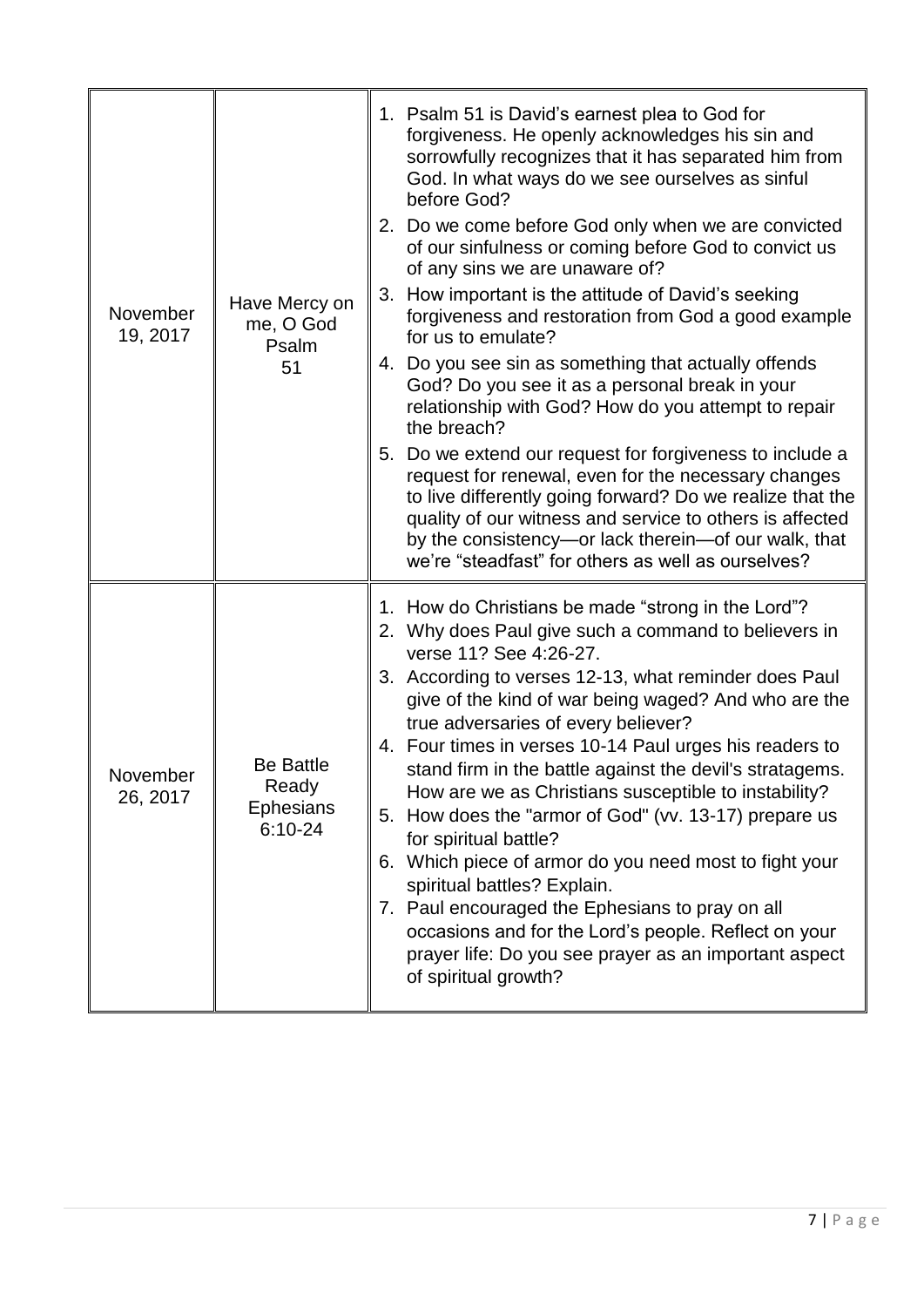| December<br>3, 2017  | The parents<br>(Joseph &<br>Mary) | 1. Read Matthew 1:18-25. How do you think Joseph felt<br>when he found out Mary was pregnant?<br>2. How do the faith of Mary and Joseph be an<br>encouragement to our spiritual walk?<br>3. How do you think Joseph recognized that his dream<br>really was a message from God?<br>4. In what ways do we see God's plan and purpose in<br>our lives? In sharing the Good News of Jesus Christ?<br>5. Do we see ourselves worthy of God's calling? How<br>might we be a vessel of God's blessings to others?                                                                                                                                                                                                                                                                                           |
|----------------------|-----------------------------------|-------------------------------------------------------------------------------------------------------------------------------------------------------------------------------------------------------------------------------------------------------------------------------------------------------------------------------------------------------------------------------------------------------------------------------------------------------------------------------------------------------------------------------------------------------------------------------------------------------------------------------------------------------------------------------------------------------------------------------------------------------------------------------------------------------|
| December<br>10, 2017 | The Shepherds                     | 1. Read Luke 2:8-20. Shepherds were considered lowly<br>people and often despised by their countrymen but<br>God chose to bring Good News to the poor and<br>humble. Shepherds were the first recipients of the<br>Good News of Jesus' birth. Is there any significance<br>why the Good News of Jesus' birth is proclaimed to<br>the shepherds first?<br>2. As disciples of Jesus Christ do we feel afraid to share<br>the Good News to others?<br>3. What are the responses to the Good News of Jesus'<br>birth in Luke 2: 18-20?<br>4. Which of the responses to the Good News are present<br>in your life?<br>5. How has the Good News of the Gospel of Jesus<br>Christ impacted your life?<br>6. In what ways could you participate in your church's<br>outreach program during Christmas season? |
| December<br>17, 2017 | The Magi and<br><b>Travellers</b> | 1. Read Matthew 2:1-12. This passage tells us about the<br>Magi's eagerness to search and follow. In your faith<br>journey, would you say that you are searching or<br>following? In what aspects are you searching or<br>following?<br>2. Read verses 9-12. What filled the Magi with joy? Why<br>does their mission make them joyful? What fills you<br>with joy during this Christmas season?<br>3. What can you learn from the Magi in this passage?<br>How can we be diligent and passionate as the Wise<br>men were in gaining a deeper understanding and<br>knowledge about God?<br>4. What Christmas activities detract you from or draw<br>you closer to having this sense of joy and worship of<br>who Jesus is?                                                                            |